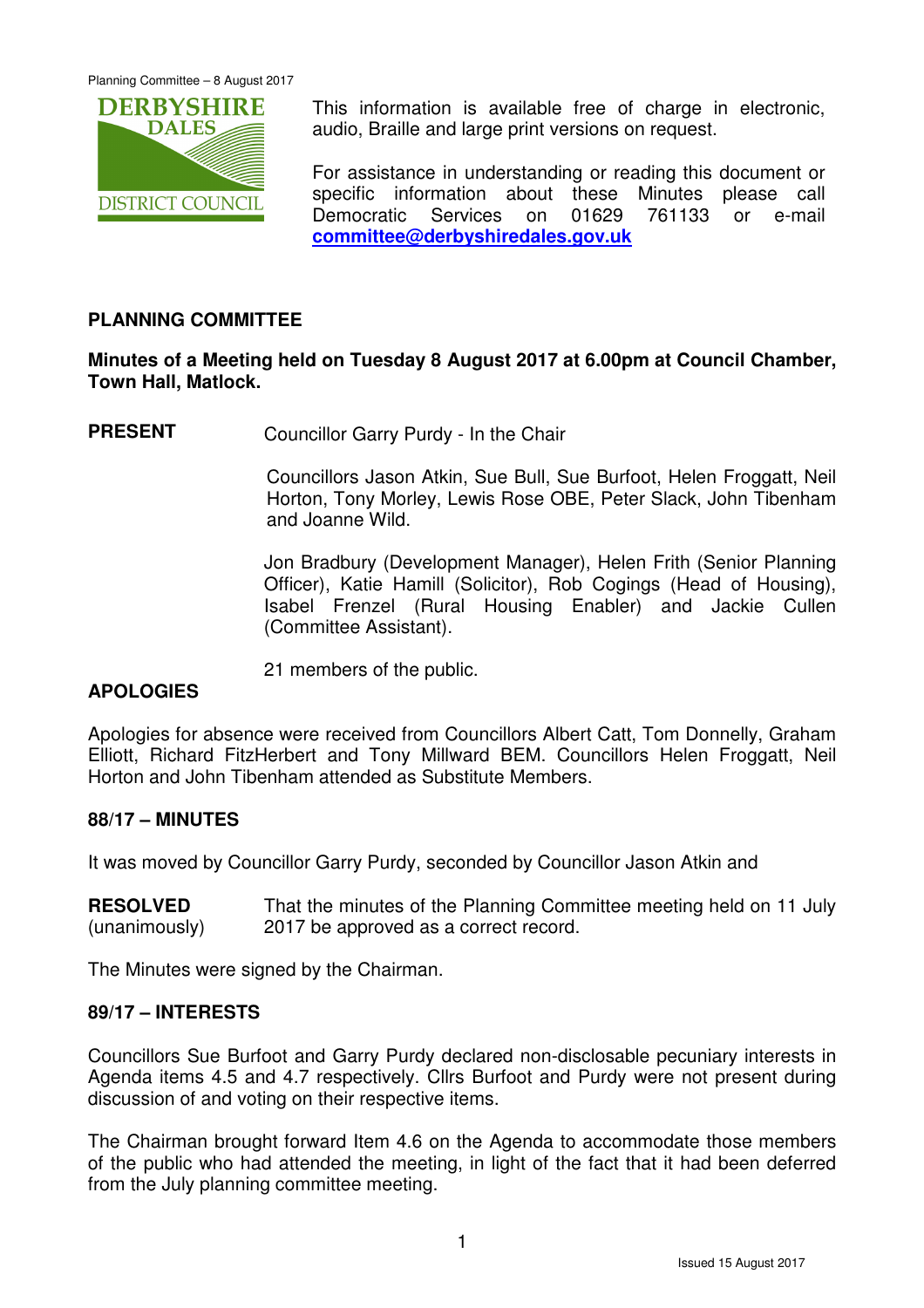### **90/17 – APPLICATION NO. 17/00092/REM – RESIDENTIAL DEVELOPMENT – RESERVED MATTERS APPLICATION FOR THE ERECTION OF 85 DWELLINGS AND ASSOCIATED WORKS (OUTLINE PERMISSION 15/00739/OUT) AT LAND OFF DERBY ROAD, DOVERIDGE**

Correspondence received after publication of the Agenda was distributed at the meeting. This comprised a summary of the comments of the Parish Council on the amended plans; a summary of the comments of the Local Highway Authority on the amended plans; comments of the Applicant in response to those of the Parish Council and further comments in response to the Local Highway Authority, and a reminder of representations received prior to the Committee Meeting on 11 July 2017.

In accordance with the procedure for public participation, Cllr Mrs Karen Bown (Chair of Doveridge Parish Council) commented on the application and Ms Helen Bareford (representing the Applicant) spoke in favour of the application.

The Development Manager advised the Committee that the Local Highway Authority had now confirmed that it was satisfied with the amended layout, but it had not yet submitted related conditions.

It was moved by Councillor Lewis Rose OBE, seconded by Councillor Jason Atkin and

**RESOLVED** (Unanimously) That Authority be delegated to the Development Manager to grant Reserved Matters approval, subject to the conditions set out in the report, and conditions to be submitted by the Local Highway Authority.

# **91/17 - APPLICATION NO. 17/00386/FUL – ERECTION OF A DWELLING AND GARAGE AT THE LAWNS, CAVENDISH ROAD, MATLOCK**

The Committee visited the site prior to the meeting to allow Members to assess the impact of the scheme on the neighbour's amenity and on the character and appearance of the locality.

Correspondence received after publication of the Agenda was distributed at the meeting; this comprised a summary of two further letters of representation from the neighbour at The Croft.

It was moved by Councillor Tony Morley, seconded by Councillor Joanne Wild and

- **RESOLVED** That planning permission be granted subject to the conditions set out in the report.
- **Voting: For Against Abstentions**  8  $\mathfrak{p}$ 1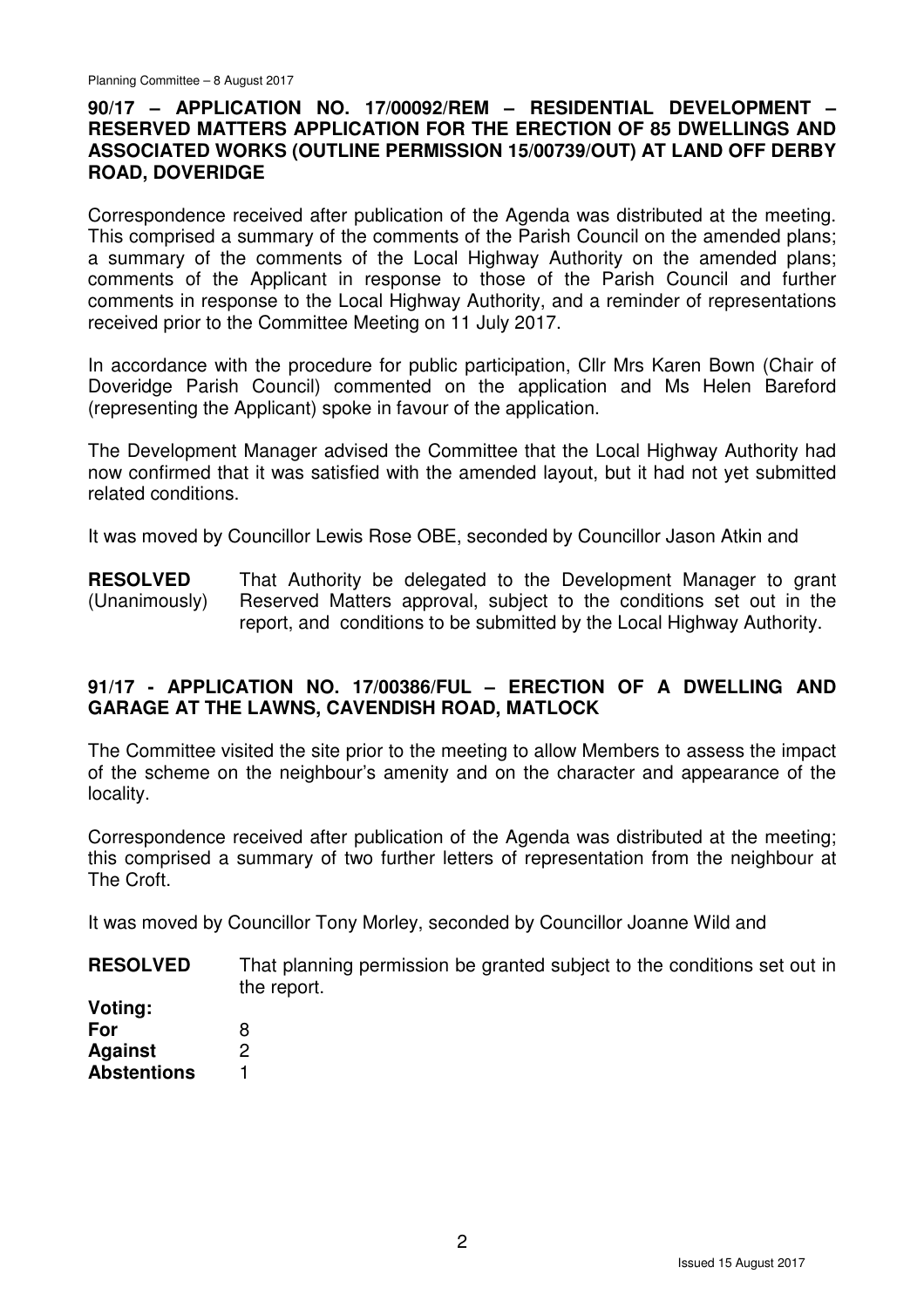### **92/17 – APPLICATION NO. 17/00416/VCOND – REMOVAL OF CONDITION 8 OF PLANNING PERMISSION 15/00361/FUL TO ALLOW UNRESTRICTED USE OF BUILDING AS A DWELLING HOUSE AT SPRINGFIELD, RIBER ROAD, STARKHOLMES**

The Committee visited the site prior to the meeting to allow Members to assess the proximity and potential harm to a protected tree as a result of the unrestricted residential use of the proposed dwelling house.

In accordance with the procedure for public participation, Mr Robert Evans (Applicant) spoke in favour of the application.

It was moved by Councillor Peter Slack, seconded by Councillor Tony Morley and

**RESOLVED** (Unanimously) That the discharge of Condition 8 be refused for the reason set out in the report.

#### **93/17 – APPLICATION NO. 17/00343/OUT – ERECTION OF THREE BUNGALOWS (OUTLINE) AT THE BUNGALOW, WHEATLEY ROAD, TWO DALES**

The Committee visited the site prior to the meeting to allow Members to appreciate the site and context.

Correspondence received after publication of the Agenda was distributed at the meeting; this comprised a summary of a letter of representation.

In accordance with the procedure for public participation, Messrs David Burton, Patrick D'Arcy and Ed Runham (local residents), and Mr Jonathan Taffe (Two Dales Action Group) spoke against the application and Mr Roger Yarwood (neighbour, and representing the Applicant) spoke in favour of the application.

It was moved by Councillor Peter Slack, seconded by Councillor Sue Burfoot and

**RESOLVED** (Unanimously) The planning permission be refused for the reasons set out in the report.

### **94/17 – APPLICATION NO. 17/00417/OUT – ERECTION OF 24 DWELLINGS AND ACCESS (OUTLINE) AT LAND REAR OF OAKSTONE FARM, OLD HACKNEY LANE, HACKNEY**

This Application had been withdrawn.

### **95/17 – APPLICATION NO. 17/00003/FUL – ERECTION OF 12 AFFORDABLE DWELLINGS AT LAND NORTH WEST OF MEGDALE (FORMER DDDC PLANT NURSERY), MATLOCK**

The meeting was adjourned for a few minutes to allow Cllr Sue Burfoot to consult with the Council's Solicitor regarding her declared interest.

The Committee visited the site prior to the meeting to allow Members to appreciate the site and context.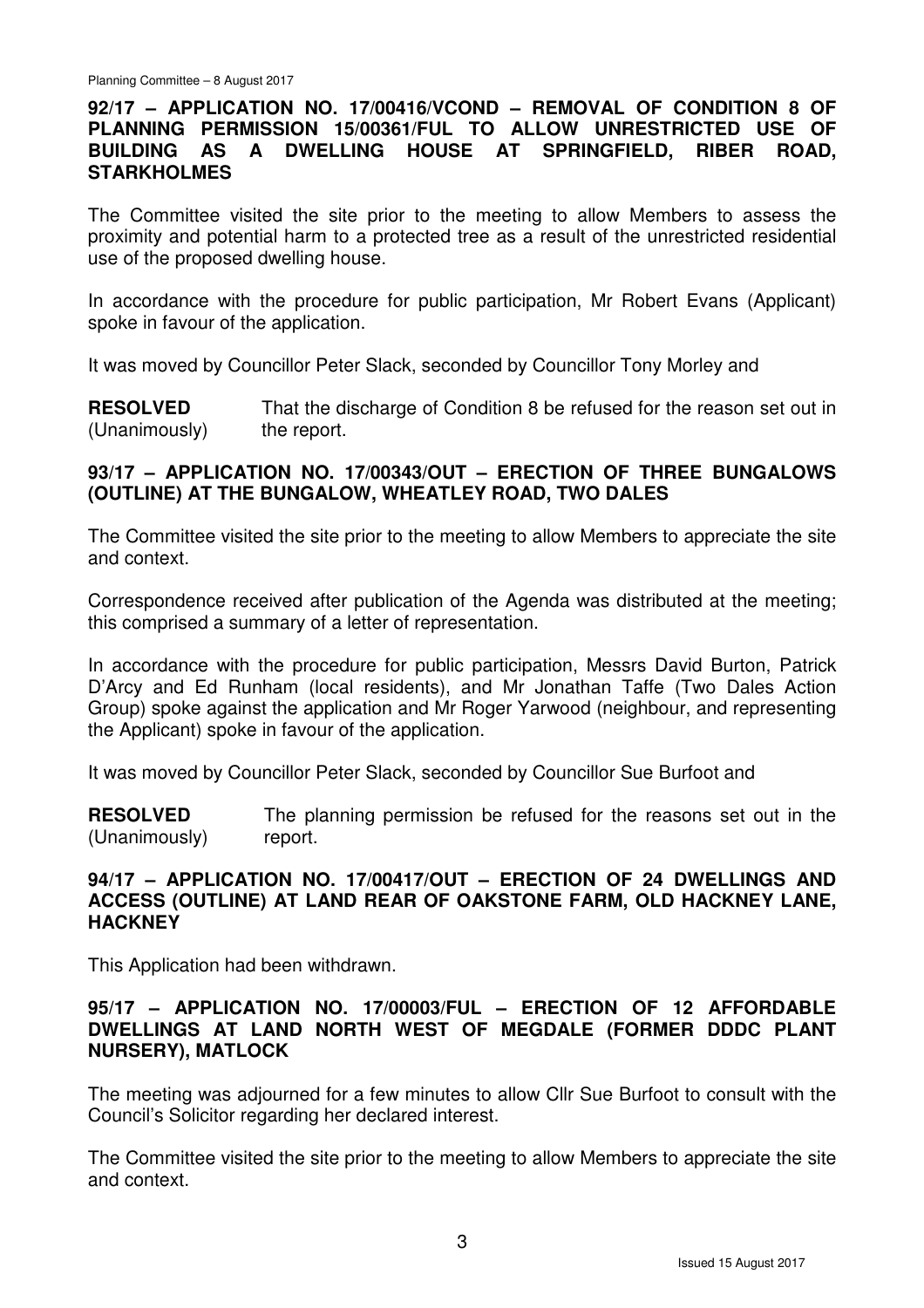Correspondence received after publication of the Agenda was distributed at the meeting; this comprised a correction to the wording of Condition 12, as follows:

"Prior to the commencement of development, a scheme for the long-term management of the affordable dwellings hereby approved shall be submitted to and agreed in writing by the Local Planning Authority. The scheme shall be completed in accordance with the agreed details."

Late correspondence had also been received from the Applicant's agent identifying the corrected reference numbers of the proposed plans, as listed, as well as correspondence from the Applicant's agent regarding the proposed omission of the dry stone boundary wall due to cost implications. The details of the boundary treatment to the frontage as a low hedge was considered to be acceptable, and the detail of this would be agreed in Condition 31 as part of the overall landscaping of the site. Condition 24 would also be amended accordingly.

Five letters of representation (including from the Civic Association and Ward Member) were summarised, and consultation responses from the Town Council, Strategic Policy and Monitoring at DCC and DWT were noted.

In accordance with the procedure for public participation, Cllr Martin Burfoot (Ward Member) commented on the application with reference to, inter alia, over-development and impact on listed buildings.

It was moved by Councillor Lewis Rose OBE, seconded by Councillor Peter Slack and

**RESOLVED** (unanimously) That planning permission be granted subject to the conditions set out in the report, including any amendments to Conditions 24 and 31 as set out above.

# **96/17 – APPLICATION NO. 17/00118/FUL – ERECTION OF A DWELLING AT LAND ADJOINING ELMCROFT, DERBY ROAD, CROMFORD**

In accordance with the procedure for public participation, Mr Peter Hume (local resident) spoke against the application.

It was moved by Councillor Tony Morley, seconded by Councillor Jason Atkin and

**RESOLVED** (Unanimously) That planning permission be refused for the reasons set out in the report.

### **97/17- INFORMATION ON ACTIVE AND CLOSED ENFORCEMENT INVESTIGATIONS**

It was moved by Councillor Garry Purdy, seconded by Councillor Jason Atkin and

**RESOLVED** That the report be noted.

(unanimously)